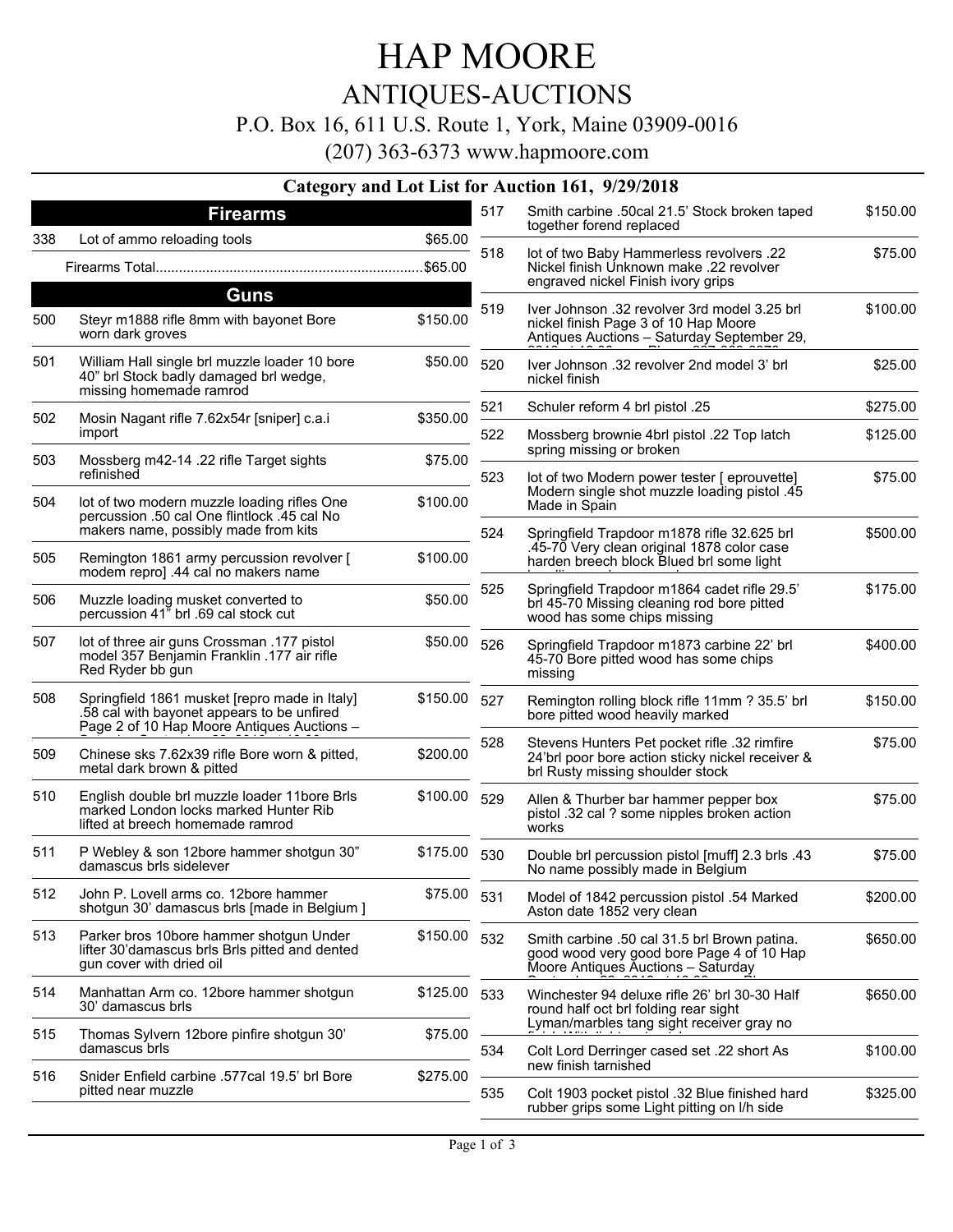## HAP MOORE

### ANTIQUES-AUCTIONS

#### P.O. Box 16, 611 U.S. Route 1, York, Maine 03909-0016

(207) 363-6373 www.hapmoore.com

|     | Category and Lot List for Auction 161, 9/29/2018                                                                                    |              |     |                                                                                                                                            |            |  |  |  |  |
|-----|-------------------------------------------------------------------------------------------------------------------------------------|--------------|-----|--------------------------------------------------------------------------------------------------------------------------------------------|------------|--|--|--|--|
| 536 | Mauser model 1910 pistol .25 cal Good bore<br>wood grips                                                                            | \$100.00 556 |     | Springfield m1898 Krag rifle 30' brl 30-40<br>Bore good . wood good dark with handle<br>marks & staining                                   | \$325.00   |  |  |  |  |
| 537 | Ortgies pocket pistol .380 cal Blue finish wood<br>grips                                                                            | \$75.00      | 557 | Colt camp Perry 8' brl .22cal single shot pistol<br>Blued finish with some scratches on I/h side                                           | \$875.00   |  |  |  |  |
| 538 | Smith & Wesson No. 1, 3rd issue, .22 short<br>Missing ejector rod blued finish                                                      | \$75.00      |     | Bore excellent                                                                                                                             |            |  |  |  |  |
| 539 | Smith & Wesson No. 1, 2nd issue, .22 short<br>Brl bright [no finish] receiver finish tarnished                                      | \$75.00      | 558 | Colt Bisley single action 4.750 brl .32-20<br>Blued finish worn to gray worn hard rubber<br>grips Bore has some minor pitting With factory | \$650.00   |  |  |  |  |
| 540 | Sharps 4brl pistol model 1a .22 Light rust on<br>brls brass frame                                                                   | \$100.00 559 |     | Russian Nagant service revolver 7.62x38 c.a.i<br>import mark blued finish wood grips dated<br>1932                                         | \$150.00   |  |  |  |  |
| 541 | F N .25 automatic [baby browning] Blued<br>finish hard rubber grips With certificate of<br>ownership/retention Dated Nov. 1945      | \$250.00     | 560 | Ruger Blackhawk [3 screw] .41 mag 6.5 brl<br>Blue finish wood grips                                                                        | \$250.00   |  |  |  |  |
| 542 | Colt pocket hammerless .25 Blued finish hard<br>rubber grips in original Box with instruction<br>sheet                              | \$225.00     | 561 | Ruger mk1 .22semi auto pistol 4.750 brl Blue<br>finish good bore                                                                           | \$150.00   |  |  |  |  |
| 543 | Liberator pistol [ US model 42] .45 cal Made<br>by Guide Lamp Corp. Gray finish Page                                                | \$525.00     | 562 | Mauser 1896 broom handle .30 Small ring<br>hammer blued finish wood grips None<br>matching shoulder stock                                  | \$850.00   |  |  |  |  |
| 544 | Iver Johnson 3rd model .38 cal                                                                                                      | \$50.00      | 563 | Walther [spree werk ] P38 9mm standard                                                                                                     | \$400.00   |  |  |  |  |
| 545 | Iver Johnson 3rd model .32 cal 6 shot Nickel<br>finish hard rubber grip                                                             | \$50.00      |     | issue Worn dull blue wartime finish wood<br>grips Grip screw none standard replacement                                                     |            |  |  |  |  |
| 546 | Smith & Wesson victory model .38spl 4' brl<br>parkerized finish plain wood grips                                                    | \$500.00     | 564 | Colt Bisley single action 4.750' brl .45 colt<br>Hard rubber grips 65% color case blue finish                                              | \$1,300.00 |  |  |  |  |
| 547 | German percussion musket.72 cal 41' brl lock<br>marked S P Shul brl mark 1832                                                       | \$175.00     | 565 | Colt single action frontier scout .22 4.750 brl<br>Blue finish replacement stag lite grips                                                 | \$175.00   |  |  |  |  |
| 548 | Possible 1816 US flintlock musket Converted<br>to percussion lock marked Sutton 43' brl<br>.69cal stock stained & cracked           | \$150.00     | 566 | lot of two single brl shotguns White powder<br>wonder 16ga Forehand & Wadworth 12ga<br>Page 7 of 10 Hap Moore Antiques Auctions -          | \$25.00    |  |  |  |  |
| 549 | Winchester m70 rifle 30-06 post 64 With<br>2.5-8x scope some light rust near muzzle                                                 | \$300.00     | 567 | Steyr Erfurt m88 carbine 8mm? Poor wood<br>cracked/repaired recoil pad added Bore worn<br>& rusty                                          | \$50.00    |  |  |  |  |
| 550 | Marlin 336cs leaver action rifle 30-30 With<br>sling & 3-7x scope                                                                   | \$225.00 568 |     | Steyr Spandau m88 rifle 8mm? Wood good<br>some light damage on forearm Bore worn                                                           | \$50.00    |  |  |  |  |
| 551 | Smith Corona 03-a3 30-06 rifle Wood dark                                                                                            | \$200.00 569 |     | Japanese Arisaka 6.5? Smooth bore?                                                                                                         | \$175.00   |  |  |  |  |
| 552 | with handling marks Good metal good bore<br>Turkish Mauser 1903 7.65? Good bore metal                                               | \$150.00     | 570 | Italian Mannlicher Carcano m1891 6.5? Wood<br>sound with handling marks good bore                                                          | \$50.00    |  |  |  |  |
| 553 | dull with patina Wood with handling marks &<br>staining<br>lot of two single brl shotguns Savage model                              | \$75.00      | 571 | 571 Winchester m94 carbine deluxe .38-55<br>20'brl % mag tube pistol grip 1/2 round 1/2 oct<br>brl Good bore with some light pitting       | \$700.00   |  |  |  |  |
|     | 220 12bore 26' brl Springfield m944 .410 not<br>working                                                                             |              | 572 | Lee Enfield [long branch] no4 mk1* 1944.303<br>good two grove bore with spike bayonet<br>Wood heavily marked/bruised c.a.i import          | \$275.00   |  |  |  |  |
| 554 | Harrington & Richardson deluxe topper<br>Model188 .410 28' brl                                                                      | \$25.00      |     |                                                                                                                                            |            |  |  |  |  |
| 555 | Berretta Carcano 6.5mm? Dark bore pitted<br>Page 6 of 10 Hap Moore Antiques Auctions -<br>Saturday September 29, 2018 at 10:00 a.m. | \$75.00      | 573 | Winchester 1897 takedown pump shotqun<br>12bore Brl is dented and has a large bulge<br>Action stuck open                                   | \$50.00    |  |  |  |  |
|     |                                                                                                                                     |              |     |                                                                                                                                            |            |  |  |  |  |